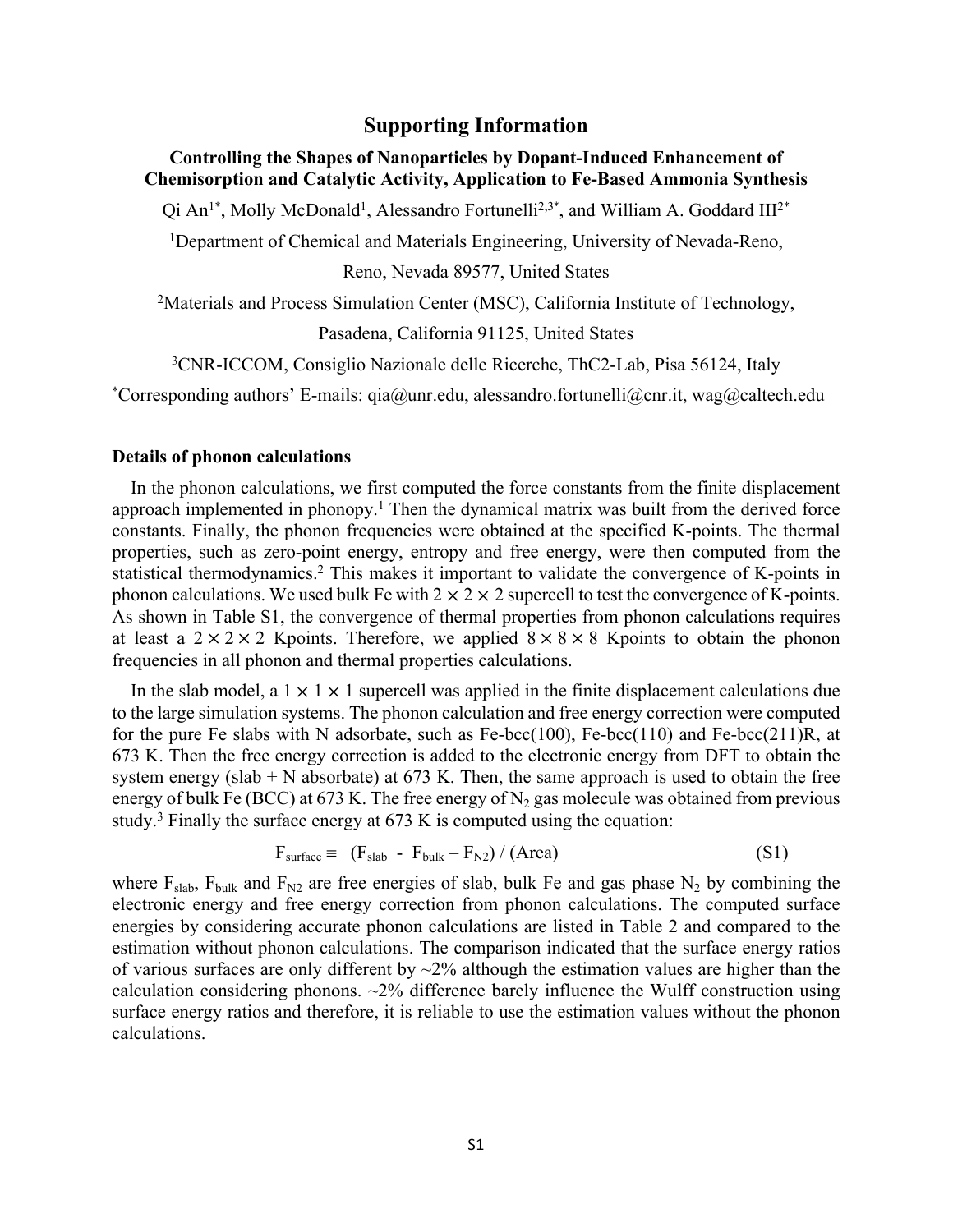**Table S1**. Fe-bcc(100) $\rightarrow$ Fe-bcc(111) migration energies for bare surfaces,  $\Delta E_{\text{migr}}[b]$ , for the various dopants that satisfy  $\Delta E_{\text{migr}}[b] < 0$ . The (sub) represents the subsurface doping. Please note that the Ni prefers subsurface doping for Fe-bcc(111) while it prefers the top surface doping for Fe-bcc(100). Therefore, the most stable configurations are used to compute  $\Delta E_{\text{migr}}[b]$ .

| <b>Elements</b> | $\Delta E_{\text{migr}}[N]$ (eV) |  |  |
|-----------------|----------------------------------|--|--|
| Si (sub)        | $-1.296$                         |  |  |
| Mo              | $-0.575$                         |  |  |
| Tc              | $-0.540$                         |  |  |
| Co (sub)        | $-0.500$                         |  |  |
| Re              | $-0.430$                         |  |  |
| <b>Nb</b>       | $-0.428$                         |  |  |
| $\mathsf{Cr}$   | $-0.398$                         |  |  |
| W               | $-0.394$                         |  |  |
| V               | $-0.344$                         |  |  |
| Ni              | $-0.256$                         |  |  |
| Υ               | $-0.241$                         |  |  |
| Ta              | $-0.221$                         |  |  |
| Zr              | $-0.197$                         |  |  |
| Ti              | $-0.144$                         |  |  |
| <b>Rh</b>       | $-0.134$                         |  |  |
| Os              | $-0.117$                         |  |  |
| Tm              | $-0.080$                         |  |  |
| Mn              | $-0.077$                         |  |  |
| <b>Sc</b>       | $-0.015$                         |  |  |
| Fe              | 0                                |  |  |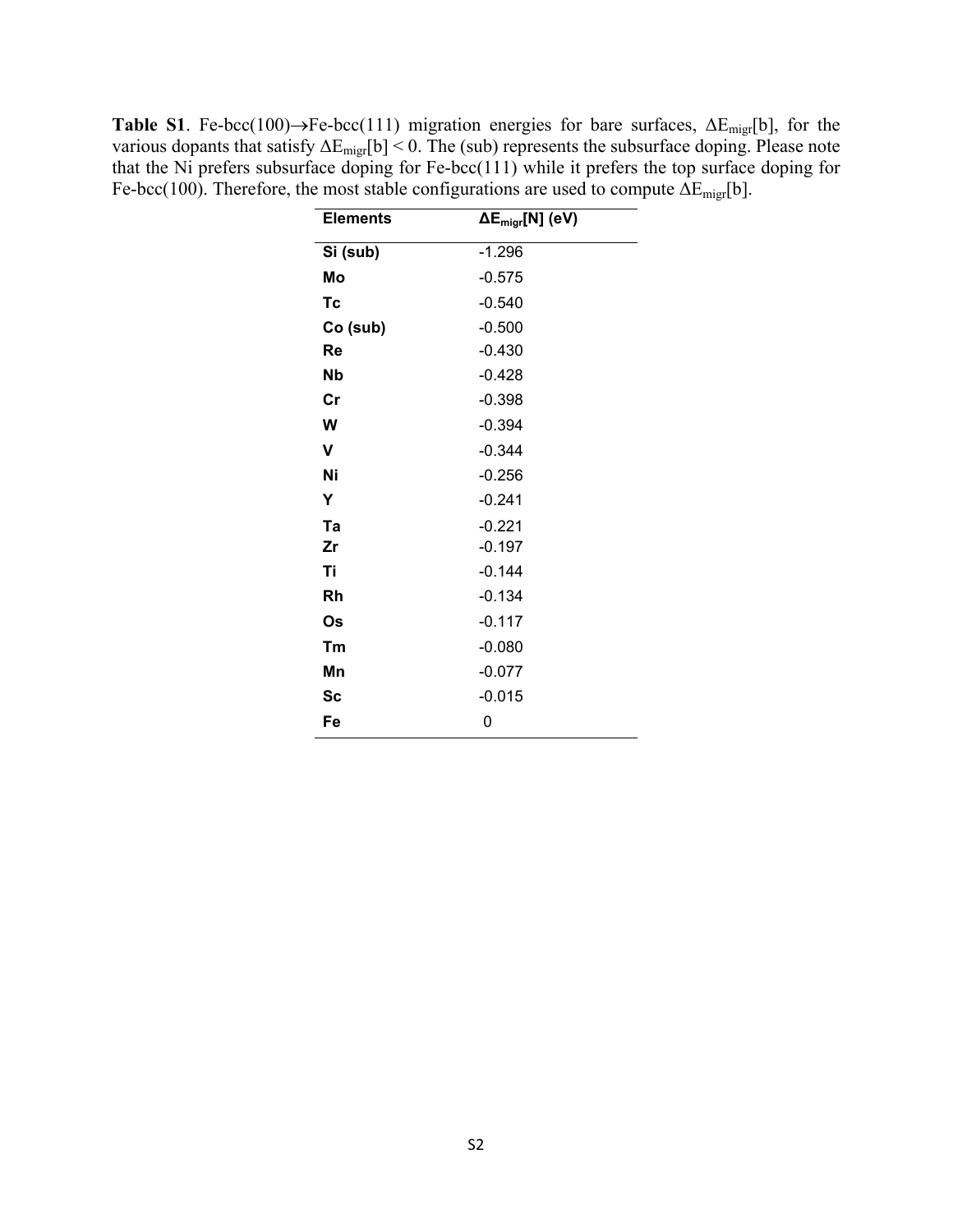Table S2. Convergence test of Kpoints setup in the phonon calculations. The entropy (S) and enthalpy (H) was calculated at 673 K. The electronic energy is not included in the calculations.

| Fe-bulk (eV/atom) | <b>Kpoints</b>        | <b>Kpoints</b>        | <b>Kpoints</b>        |
|-------------------|-----------------------|-----------------------|-----------------------|
|                   | $1 \times 1 \times 1$ | $2 \times 2 \times 2$ | $8 \times 8 \times 8$ |
| ZPF.              | 0.02955               | 0.04437               | 0.04411               |
| Entropy $(673 K)$ | 0.00018               | 0.00044               | 0.00045               |
| H - TS (673 K)    | $-0.0628$             | $-0.1190$             | $-0.1222$             |